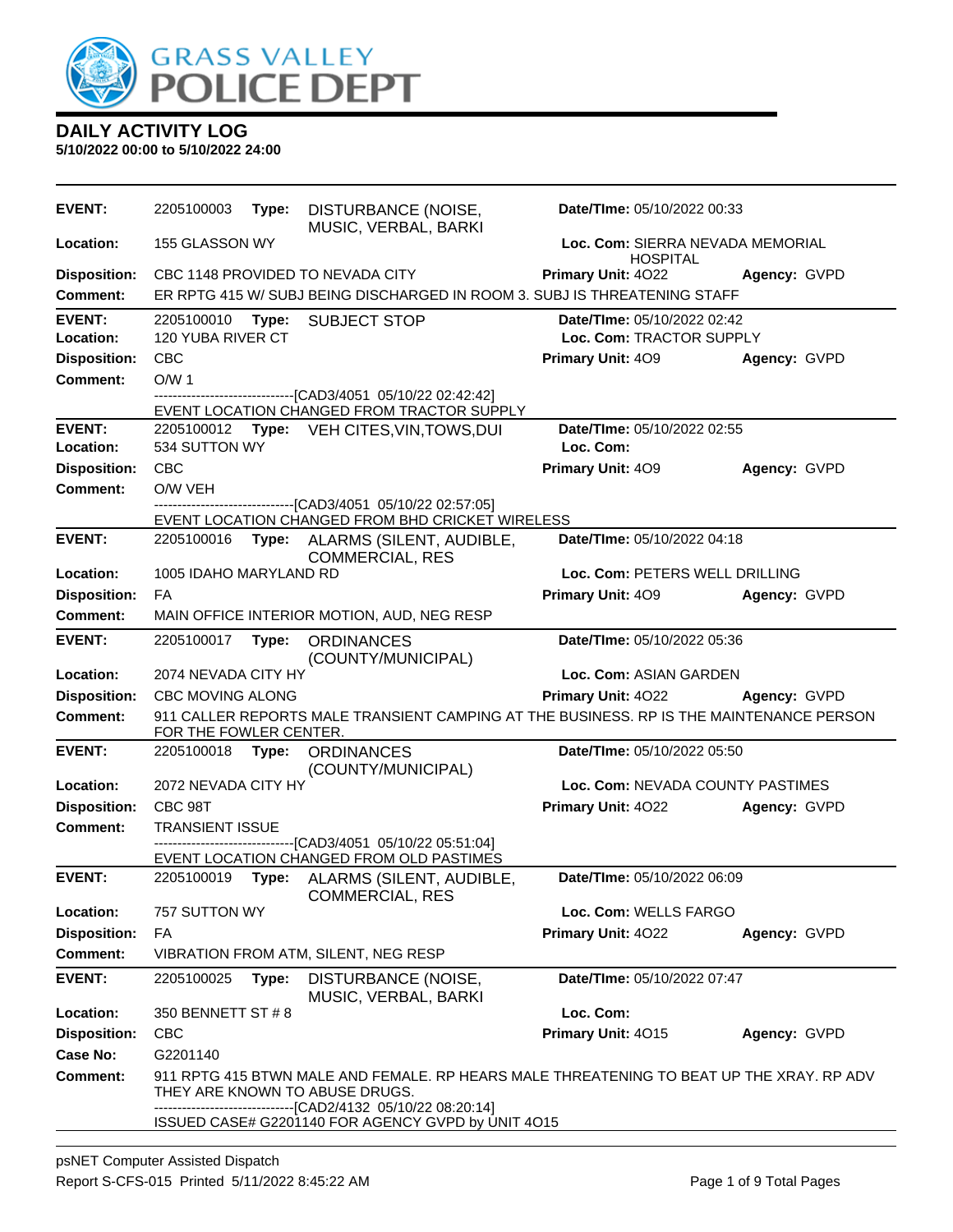

| <b>EVENT:</b>              | 2205100033                    |                  | Type: ANIMALS (ABUSE, LOOSE,<br>FOUND, INJURED)                                                                                                                           | Date/TIme: 05/10/2022 08:30                                             |              |
|----------------------------|-------------------------------|------------------|---------------------------------------------------------------------------------------------------------------------------------------------------------------------------|-------------------------------------------------------------------------|--------------|
| Location:                  | 520 E MAIN ST                 |                  |                                                                                                                                                                           | Loc. Com:                                                               |              |
| <b>Disposition:</b>        | <b>CBC</b>                    |                  |                                                                                                                                                                           | Primary Unit: 4Z32                                                      | Agency: GVPD |
| <b>Comment:</b>            |                               |                  | ---------------------------------[CAD2/4132 05/10/22 08:31:43]<br>EVENT LOCATION CHANGED FROM 520 EA MAIN<br>-------------------------------[CAD2/4132 05/10/22 08:32:03] |                                                                         |              |
|                            |                               |                  | EVENT LOCATION CHANGED FROM 520 E MAIN                                                                                                                                    |                                                                         |              |
| <b>EVENT:</b>              |                               |                  | 2205100034 Type: ANIMALS (ABUSE, LOOSE,<br>FOUND, INJURED)                                                                                                                | Date/TIme: 05/10/2022 08:43                                             |              |
| Location:                  | 600 FREEMAN LN                |                  |                                                                                                                                                                           | Loc. Com: TRIPPS AUTO BODY                                              |              |
| <b>Disposition:</b>        | <b>CBC</b>                    |                  |                                                                                                                                                                           | Primary Unit: 4Z32                                                      | Agency: GVPD |
| <b>Comment:</b>            |                               |                  | -------------------------------[CAD1/4074 05/10/22 08:53:28]<br>EVENT LOCATION CHANGED FROM TRIPPS AUTO BODY                                                              |                                                                         |              |
| <b>EVENT:</b>              |                               |                  | 2205100039 Type: COMMUNITY POLICING<br><b>ACTION</b>                                                                                                                      | Date/TIme: 05/10/2022 09:19                                             |              |
| <b>Disposition:</b>        | <b>CBC</b>                    |                  |                                                                                                                                                                           | <b>Primary Unit: 402</b>                                                | Agency: GVPD |
| <b>Comment:</b>            |                               |                  |                                                                                                                                                                           |                                                                         |              |
| <b>EVENT:</b>              |                               |                  | 2205100043 Type: EXTRA PATROL                                                                                                                                             | Date/TIme: 05/10/2022 09:23                                             |              |
| Location:                  | 105 CATHERINE LN              |                  |                                                                                                                                                                           | Loc. Com: LIVING WELL CENTER                                            |              |
| <b>Disposition:</b>        | INF BEAT OFFICER ADVISED      |                  |                                                                                                                                                                           | <b>Primary Unit: 4023</b>                                               | Agency: GVPD |
| <b>Comment:</b>            |                               |                  | RP REQ EXTRA PATROLS AT BSN DUE TO POLITICAL CLIMATE                                                                                                                      |                                                                         |              |
| <b>EVENT:</b>              | 2205100044 Type:              |                  | <b>TRESPASS</b>                                                                                                                                                           | Date/TIme: 05/10/2022 09:26                                             |              |
| Location:                  | 231 EA MAIN ST                |                  |                                                                                                                                                                           | Loc. Com: PRMI ACF MARIAS                                               |              |
| <b>Disposition:</b>        | <b>CBC</b>                    |                  |                                                                                                                                                                           | <b>Primary Unit: 4015</b>                                               | Agency: GVPD |
| <b>Comment:</b>            |                               |                  | RP RPTG FEMALE HAS THEIR YELLW VAN W/BC PLATES PARKED HALF WAY IN DISABLED SPOT STATING<br>SHE CANT LEAVE BECAUSE SHE RAN OUT OF GAS. RP WANTS HER MOVED ALONG            |                                                                         |              |
| <b>EVENT:</b>              | 2205100045                    |                  | Type: TRAFFIC (DUI, PARKING,<br>SPEED, HAZ                                                                                                                                | Date/TIme: 05/10/2022 09:39                                             |              |
| Location:                  | 49/20 STATE/BRUNSWICK RD      |                  |                                                                                                                                                                           | Loc. Com: NB                                                            |              |
| <b>Disposition:</b>        | UTL                           |                  |                                                                                                                                                                           | Primary Unit: 4Z32                                                      | Agency: GVPD |
| <b>Comment:</b>            |                               |                  | 911 RPTG LOOSE DOG RUNNING UP NB ON RAMP/XFER TO CHP                                                                                                                      |                                                                         |              |
|                            |                               |                  | ------------------------[CAD1/4074_05/10/22 09:41:01]<br>EVENT CALL TYPE CHANGED FROM ANI<br>------------------------------[CAD2/4132 05/10/22 09:41:50]                  |                                                                         |              |
|                            |                               |                  | BROWN AND WHITE SPOTTED DOG, CHP REQ ANIMAL CONTROL RESPOND                                                                                                               |                                                                         |              |
| <b>EVENT:</b>              | 2205100048                    | <b>Type: 911</b> | UNKNOWN/HANGUPS, ABANS                                                                                                                                                    | <b>Date/Time: 05/10/2022 09:42</b>                                      |              |
| Location:                  | 140 PARK AV                   |                  |                                                                                                                                                                           | Loc. Com: SILVER SPRINGS SCHOOL                                         |              |
| <b>Disposition:</b>        | <b>HBD</b>                    |                  |                                                                                                                                                                           | <b>Primary Unit:</b>                                                    | Agency: GVPD |
| <b>Comment:</b>            |                               |                  | 911 OPEN LINE PLOTS TO TOWER/ WHILE LL J CAME ON THE PHONE AND SOUNDED C4 ACCIDENTAL                                                                                      |                                                                         |              |
| <b>EVENT:</b><br>Location: | 2205100052<br>340 MINERS TL   | Type:            | <b>WELFARE CHECK</b>                                                                                                                                                      | Date/TIme: 05/10/2022 09:59<br>Loc. Com:                                |              |
| <b>Disposition:</b>        | CBC SHES C4                   |                  |                                                                                                                                                                           | Primary Unit: 4015                                                      | Agency: GVPD |
| <b>Comment:</b>            |                               |                  | 911 REQ WEL CHECK ON HIS FRIEND HE HASNT HEARD FROM IN 2 WEEKS.                                                                                                           |                                                                         |              |
| <b>EVENT:</b><br>Location: | 2205100055<br>129 S AUBURN ST | Type:            | <b>FOLLOWUP</b>                                                                                                                                                           | Date/TIme: 05/10/2022 10:07<br>Loc. Com: GRASS VALLEY POLICE DEPARTMENT |              |
| <b>Disposition:</b>        | R                             |                  | CBC VI ENTERED INTO MUPS PER CIT HEIGHT PD                                                                                                                                | Primary Unit: 4D7                                                       | Agency: GVPD |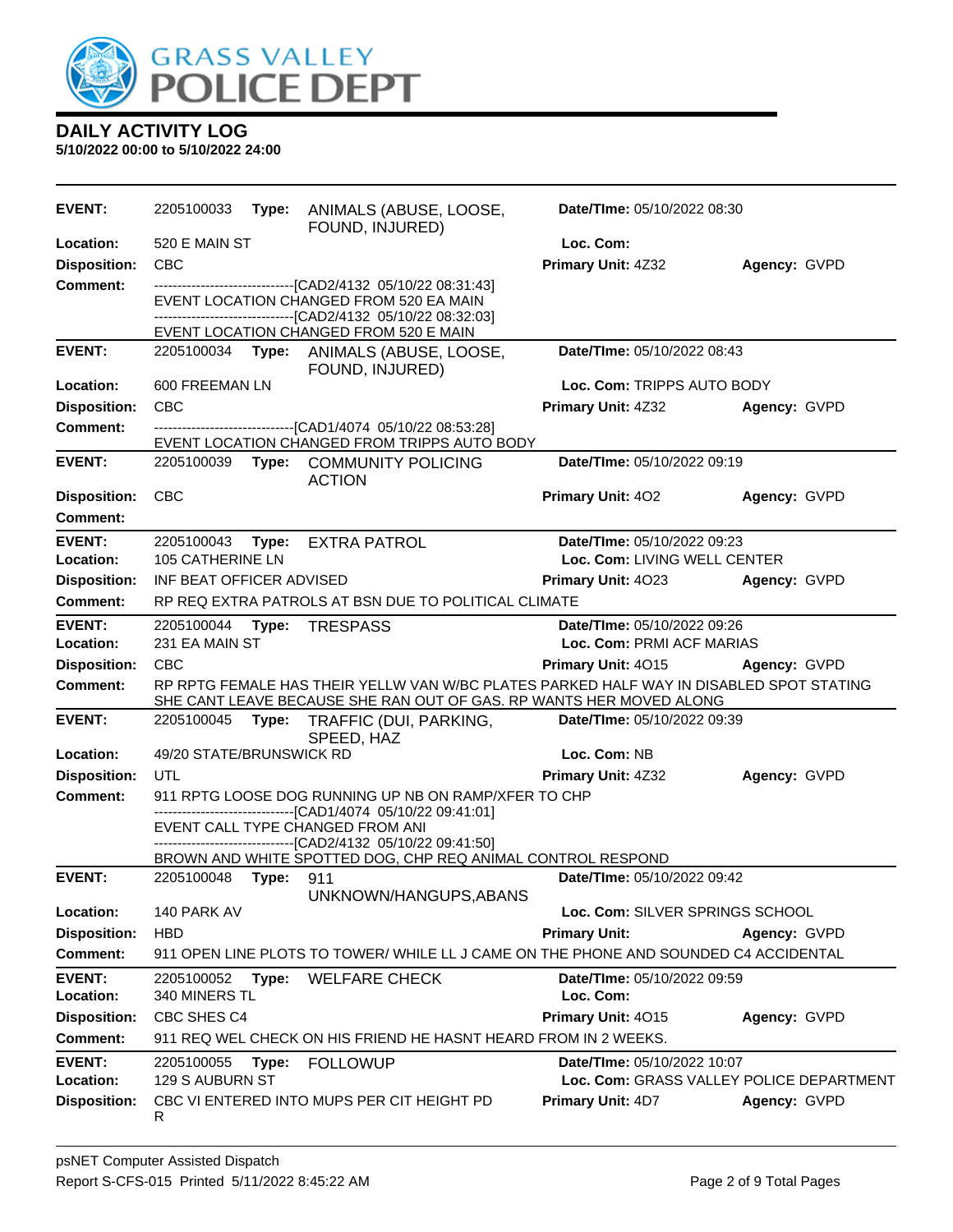

| Comment:            | RP REQ 10-21 REF CASE# G2201107                             |       |                                                                                                                                                                                                                                                                                                                                      |                                   |              |
|---------------------|-------------------------------------------------------------|-------|--------------------------------------------------------------------------------------------------------------------------------------------------------------------------------------------------------------------------------------------------------------------------------------------------------------------------------------|-----------------------------------|--------------|
|                     | MP ENTERED INTO MUPS<br>FCN/3702213000105                   |       | -------------------------------[CAD1/4074 05/10/22 10:57:06]                                                                                                                                                                                                                                                                         |                                   |              |
| <b>EVENT:</b>       | 2205100057    Type: THREATS                                 |       |                                                                                                                                                                                                                                                                                                                                      | Date/TIme: 05/10/2022 10:09       |              |
| Location:           | WE MAIN ST/MILL ST                                          |       |                                                                                                                                                                                                                                                                                                                                      | Loc. Com:                         |              |
| <b>Disposition:</b> | <b>HBD</b>                                                  |       |                                                                                                                                                                                                                                                                                                                                      | <b>Primary Unit:</b>              | Agency: GVPD |
| <b>Comment:</b>     | RP NOT REQ CTC                                              |       | 911 CALLER RPTG SU WAS CALLING HIM NAMES, FLIPPING HIM OFF, AND KNOCKING ON THE WINDOW. SU<br>WAS TELLING HIM TO MOVE HIS VEH BECAUSE HES NOT PARKED RIGHT. SU LEFT IN A WHI SUV "PITBULL<br>MOM" IN WINDOW PARTIAL LP: 6GJ9, DOT RIGHT ON CHURCH, SU WAS PASSENGER<br>--------------------------------[CAD1/4074 05/10/22 10:09:51] |                                   |              |
|                     | LOG EVENT PER 4017<br>***** EVENT CLOSED BY CAD2            |       | -------------------------------[CAD2/4132 05/10/22 10:12:42]                                                                                                                                                                                                                                                                         |                                   |              |
| <b>EVENT:</b>       |                                                             |       | 2205100064 Type: SERVICE, CIVIL, SUBPOENA                                                                                                                                                                                                                                                                                            | Date/TIme: 05/10/2022 10:41       |              |
| Location:           | 367 CLARK ST                                                |       |                                                                                                                                                                                                                                                                                                                                      | Loc. Com:                         |              |
| <b>Disposition:</b> | <b>NS</b>                                                   |       |                                                                                                                                                                                                                                                                                                                                      | Primary Unit: 4V72                | Agency: GVPD |
| <b>Comment:</b>     |                                                             |       | -------------------------------[CAD3/3980 05/10/22 10:46:07]<br>EVENT LOCATION CHANGED FROM 367 CLARK ST                                                                                                                                                                                                                             |                                   |              |
| <b>EVENT:</b>       |                                                             |       | 2205100074 Type: INFORMATION                                                                                                                                                                                                                                                                                                         | Date/TIme: 05/10/2022 11:21       |              |
| Location:           | 840 EA MAIN ST                                              |       |                                                                                                                                                                                                                                                                                                                                      | Loc. Com: SIERRA CINEMAS          |              |
| <b>Disposition:</b> | INF BEAT INFO                                               |       |                                                                                                                                                                                                                                                                                                                                      | <b>Primary Unit:</b>              | Agency: GVPD |
| <b>Comment:</b>     |                                                             |       | CHP 911 XFER/ RP THINK SHE SAW OUTSTANDING SU IN A VEH YESTERDAY BY SIERRA CINEMA. RP ADV 4D<br>GREY SEDAN. SU HAS DRK HAIR AND DRK EYES. NEG CLOTHING DESC.                                                                                                                                                                         |                                   |              |
|                     |                                                             |       | ***** EVENT CLOSED BY CAD1 WITH COMMENT-BEAT INFO                                                                                                                                                                                                                                                                                    |                                   |              |
| <b>EVENT:</b>       |                                                             |       | 2205100077 Type: DISTURBANCE (NOISE,<br>MUSIC, VERBAL, BARKI                                                                                                                                                                                                                                                                         | Date/TIme: 05/10/2022 11:28       |              |
| Location:           | <b>GATES PL</b>                                             |       |                                                                                                                                                                                                                                                                                                                                      | Loc. Com:                         |              |
| <b>Disposition:</b> | <b>CBC</b>                                                  |       |                                                                                                                                                                                                                                                                                                                                      | Primary Unit: 4017                | Agency: GVPD |
| Case No:            | G2201141                                                    |       |                                                                                                                                                                                                                                                                                                                                      |                                   |              |
| <b>Comment:</b>     | <b>RPT OF 415</b>                                           |       |                                                                                                                                                                                                                                                                                                                                      |                                   |              |
|                     |                                                             |       | -----------------[CAD2/4132_05/10/22 12:12:05]<br>ISSUED CASE# G2201141 FOR AGENCY GVPD by UNIT 4O23                                                                                                                                                                                                                                 |                                   |              |
| <b>EVENT:</b>       | 2205100081                                                  |       | Type: 911 UNKNOWN                                                                                                                                                                                                                                                                                                                    | Date/TIme: 05/10/2022 11:34       |              |
|                     |                                                             |       | (HANGUPS, ABAN'S)                                                                                                                                                                                                                                                                                                                    |                                   |              |
| Location:           | LAT: 39.20058600 LONG: -121.056772                          |       |                                                                                                                                                                                                                                                                                                                                      | Loc. Com:                         |              |
| <b>Disposition:</b> | <b>HBD</b>                                                  |       |                                                                                                                                                                                                                                                                                                                                      | <b>Primary Unit:</b>              | Agency: GVPD |
| <b>Comment:</b>     | 911 ABAND                                                   |       |                                                                                                                                                                                                                                                                                                                                      |                                   |              |
|                     | LEFT VM ON 911 CB                                           |       | -------------------------------[CAD2/4132 05/10/22 11:36:07]                                                                                                                                                                                                                                                                         |                                   |              |
|                     |                                                             |       | -------------------------------[CAD2/4132 05/10/22 11:38:55]                                                                                                                                                                                                                                                                         |                                   |              |
|                     | NEG HISTORY WITH NUMBER                                     |       |                                                                                                                                                                                                                                                                                                                                      |                                   |              |
|                     | PER 4015 EVENT CAN BE LOGGED.<br>***** EVENT CLOSED BY CAD2 |       | -------------------------------[CAD2/4132 05/10/22 11:46:27]                                                                                                                                                                                                                                                                         |                                   |              |
| <b>EVENT:</b>       |                                                             |       | 2205100085 Type: EXTRA PATROL                                                                                                                                                                                                                                                                                                        | Date/TIme: 05/10/2022 12:13       |              |
| Location:           | <b>105 CATHERINE LN</b>                                     |       |                                                                                                                                                                                                                                                                                                                                      | Loc. Com: SNMH OCCUPATION SERVICE |              |
| <b>Disposition:</b> | <b>CBC</b>                                                  |       |                                                                                                                                                                                                                                                                                                                                      | Primary Unit: 4023                | Agency: GVPD |
| <b>Comment:</b>     |                                                             |       | ------------------------------[CAD1/4074 05/10/22 12:14:24]<br>EVENT LOCATION CHANGED FROM 105 CATHERINE LN                                                                                                                                                                                                                          |                                   |              |
| <b>EVENT:</b>       | 2205100094                                                  | Type: | DISTURBANCE (NOISE,<br>MUSIC, VERBAL, BARKI                                                                                                                                                                                                                                                                                          | Date/TIme: 05/10/2022 13:02       |              |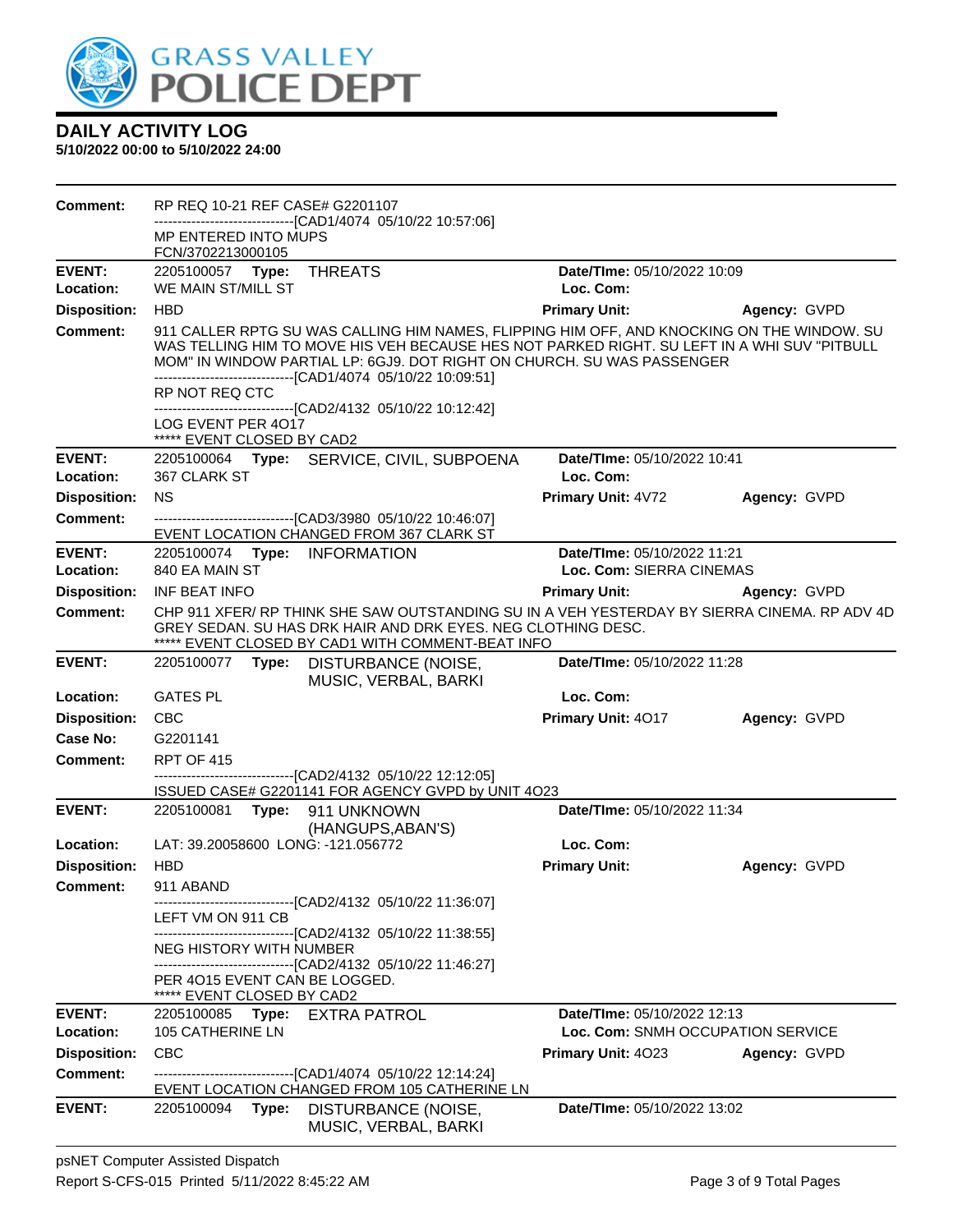

| Location:           | 972 SUTTON WY #143                                                                                                                                                                                                                                                                                                                                                                                                                                     | Loc. Com: BEST WESTERN 530 273 1393      |                             |  |  |
|---------------------|--------------------------------------------------------------------------------------------------------------------------------------------------------------------------------------------------------------------------------------------------------------------------------------------------------------------------------------------------------------------------------------------------------------------------------------------------------|------------------------------------------|-----------------------------|--|--|
| <b>Disposition:</b> | ARA IN CALL                                                                                                                                                                                                                                                                                                                                                                                                                                            | Primary Unit: 4023                       | Agency: GVPD                |  |  |
| Case No:            | G2201142                                                                                                                                                                                                                                                                                                                                                                                                                                               |                                          |                             |  |  |
| <b>Comment:</b>     | BEST WESTERN EMPLOYEE WANTS SOMEONE REMOVED FROM THE HOTEL, SUBJECT IS YELLING AND<br>BEING HOSTILE AT STAFF. CURRENTLY BOTH ARE IN THE ROOM, ONLY THE XRAY IS YELLING AT STAFF.<br>STAFF IS AT THE ROOM DOOR CURRENTLY.<br>-------------------------------[CAD1/4074 05/10/22 13:23:07]<br>ISSUED CASE# G2201142 FOR AGENCY GVPD by UNIT 4O23<br>------------------------------[4O23/MDT 05/10/22 14:59]<br>BOOKED FOR: FEL WARRANT, 11377HS, 11364HS |                                          |                             |  |  |
| <b>EVENT:</b>       | 2205100099 Type: FOLLOWUP                                                                                                                                                                                                                                                                                                                                                                                                                              |                                          | Date/TIme: 05/10/2022 13:26 |  |  |
| Location:           | 1262 SUTTON WY                                                                                                                                                                                                                                                                                                                                                                                                                                         | Loc. Com: HOSPITALITY HOUSE 530 271 7144 |                             |  |  |
| <b>Disposition:</b> | CBC 98T                                                                                                                                                                                                                                                                                                                                                                                                                                                | <b>Primary Unit: 4017</b>                | Agency: GVPD                |  |  |
| Comment:            | -------------------------------[CAD1/4074 05/10/22 13:27:21]<br>EVENT LOCATION CHANGED FROM HOSPITALITY HOUSE                                                                                                                                                                                                                                                                                                                                          |                                          |                             |  |  |
| <b>EVENT:</b>       | 2205100105 Type: WELFARE CHECK                                                                                                                                                                                                                                                                                                                                                                                                                         | Date/TIme: 05/10/2022 13:49              |                             |  |  |
| Location:           | 999 SUTTON WY                                                                                                                                                                                                                                                                                                                                                                                                                                          | Loc. Com: FLOUR GARDEN                   |                             |  |  |
| <b>Disposition:</b> | CBC 98T                                                                                                                                                                                                                                                                                                                                                                                                                                                | <b>Primary Unit: 4017</b>                | Agency: GVPD                |  |  |
| <b>Comment:</b>     | ------------------------------[CAD1/4074 05/10/22 13:49:21]<br>EVENT LOCATION CHANGED FROM FLOUR GARDEN SUTTON<br>------------------------------[4O17/MDT 05/10/22 13:57]<br>SUBJ HBD W/ OPEN CONTAINER, 1148 TO HH VIA HAT VAN. 98T                                                                                                                                                                                                                   |                                          |                             |  |  |
| <b>EVENT:</b>       | 2205100108 Type: SUBJECT STOP                                                                                                                                                                                                                                                                                                                                                                                                                          | Date/TIme: 05/10/2022 13:58              |                             |  |  |
| Location:           | 867 SUTTON WY                                                                                                                                                                                                                                                                                                                                                                                                                                          | Loc. Com: SAFEWAY                        |                             |  |  |
| <b>Disposition:</b> | CBC 98T                                                                                                                                                                                                                                                                                                                                                                                                                                                | <b>Primary Unit: 4017</b>                | Agency: GVPD                |  |  |
| <b>Comment:</b>     | -------------------------------[CAD1/4074_05/10/22 13:59:16]<br>EVENT LOCATION CHANGED FROM 867 SUTTON WAY                                                                                                                                                                                                                                                                                                                                             |                                          |                             |  |  |
| <b>EVENT:</b>       | 2205100109 Type: RESTRAINING ORDERS (TRO,<br>OAH, CUSTODY, C                                                                                                                                                                                                                                                                                                                                                                                           | Date/TIme: 05/10/2022 14:01              |                             |  |  |
| Location:           | 2001 NEVADA CITY HY                                                                                                                                                                                                                                                                                                                                                                                                                                    | Loc. Com: SPEEDWAY                       |                             |  |  |
| <b>Disposition:</b> | PEN VM LEFT BY 4023                                                                                                                                                                                                                                                                                                                                                                                                                                    | <b>Primary Unit:</b>                     | Agency: GVPD                |  |  |
| <b>Comment:</b>     | RP RPTG POSS RESTRAINING ORDER VIOLATION OCCURED THIS MORNING, REQG 1021<br>------------------------------[CAD1/4074 05/10/22 14:49:54]                                                                                                                                                                                                                                                                                                                |                                          |                             |  |  |
|                     | 4023 HANDLING<br>***** EVENT CLOSED BY CAD1 WITH COMMENT-VM LEFT BY 4023                                                                                                                                                                                                                                                                                                                                                                               |                                          |                             |  |  |
| <b>EVENT:</b>       | 2205100110 Type:<br>DISTURBANCE (NOISE,<br>MUSIC, VERBAL, BARKI                                                                                                                                                                                                                                                                                                                                                                                        | Date/TIme: 05/10/2022 14:03              |                             |  |  |
| Location:           | 301 SACRAMENTO ST                                                                                                                                                                                                                                                                                                                                                                                                                                      | Loc. Com: PAYPHONE 265-9907              |                             |  |  |
| <b>Disposition:</b> | GOA                                                                                                                                                                                                                                                                                                                                                                                                                                                    | Primary Unit: 2025                       | Agency: GVPD                |  |  |
| <b>Comment:</b>     | CALLER RPTING TRANSIENT MALE, ASKING PEOPLE TO FIGHT HIM, THROWING ITEMS AT THE BUILDING.<br>CAUSING A DISTURBANCE. LSW TAN PANTS WITH RED SUSPENDERS.<br>-------------------------------[CAD1/4074 05/10/22 14:15:44]<br>EVENT LOCATION CHANGED FROM 301 RAILROAD AV GV<br>-------[CAD1/4074_05/10/22 14:15:47]<br>EVENT LOCATION CHANGED FROM 301 SACRAMENTO GV                                                                                      |                                          |                             |  |  |
| <b>EVENT:</b>       | 2205100112 Type: SUBJECT STOP                                                                                                                                                                                                                                                                                                                                                                                                                          | Date/TIme: 05/10/2022 14:08              |                             |  |  |
| Location:           | 880 SUTTON WY                                                                                                                                                                                                                                                                                                                                                                                                                                          | Loc. Com: WALGREENS                      |                             |  |  |
| <b>Disposition:</b> | CBC 98T                                                                                                                                                                                                                                                                                                                                                                                                                                                | Primary Unit: 4017                       | Agency: GVPD                |  |  |
| Case No:            | G2201143                                                                                                                                                                                                                                                                                                                                                                                                                                               |                                          |                             |  |  |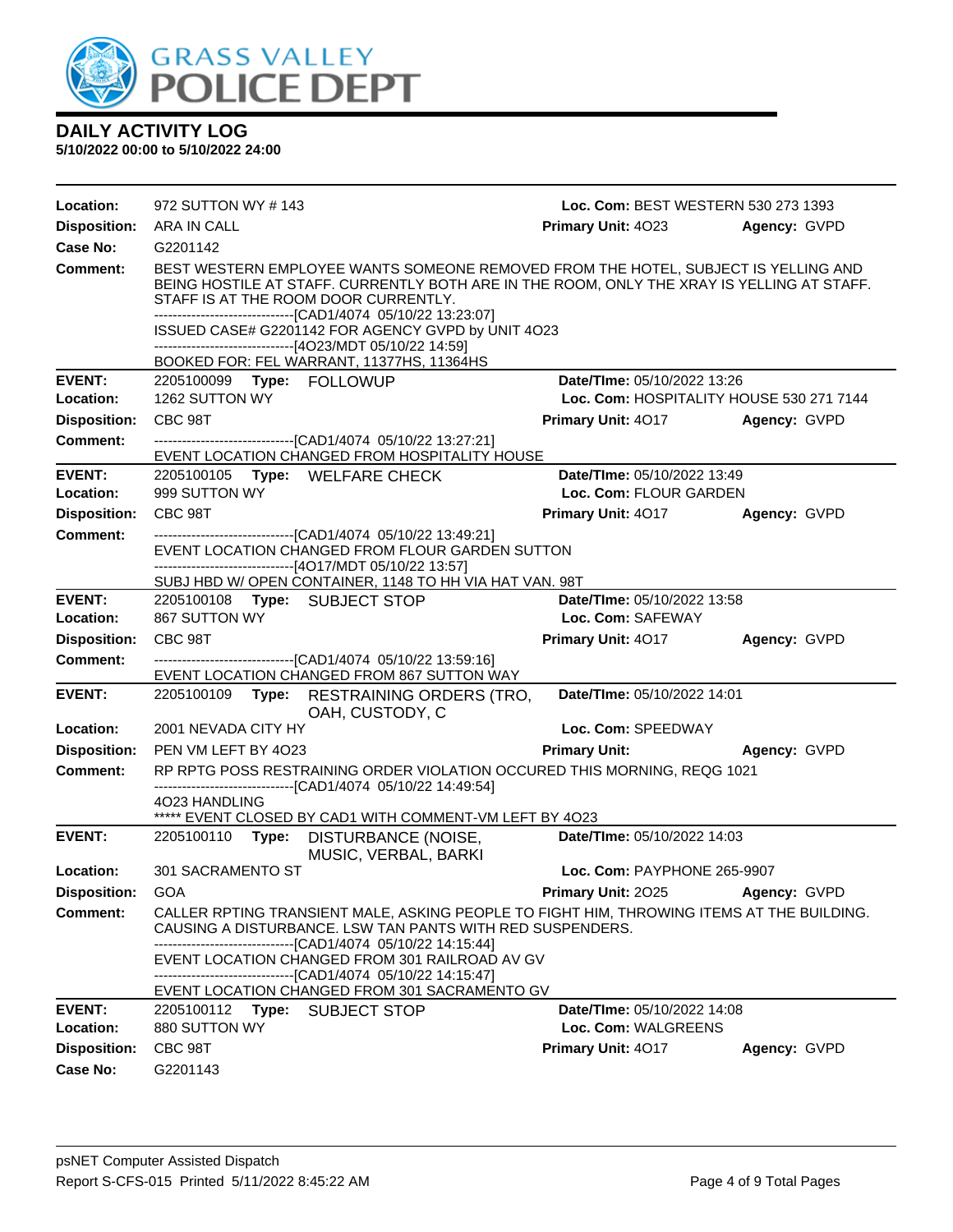

| Comment:                   | OW.                                        |       |                                                                                                                                                                                                                                                                                                                |                                                                 |                                   |
|----------------------------|--------------------------------------------|-------|----------------------------------------------------------------------------------------------------------------------------------------------------------------------------------------------------------------------------------------------------------------------------------------------------------------|-----------------------------------------------------------------|-----------------------------------|
|                            |                                            |       | -----------------[CAD3/3980 05/10/22 14:20:08]<br>EVENT LOCATION CHANGED FROM WALGREENS<br>------------------------------[CAD1/4074_05/10/22 14:22:32]                                                                                                                                                         |                                                                 |                                   |
|                            |                                            |       | ISSUED CASE# G2201143 FOR AGENCY GVPD by UNIT 4O17                                                                                                                                                                                                                                                             |                                                                 |                                   |
| <b>EVENT:</b>              |                                            |       | 2205100117 Type: ORDINANCES<br>(COUNTY/MUNICIPAL)                                                                                                                                                                                                                                                              | Date/TIme: 05/10/2022 14:14                                     |                                   |
| Location:                  | 316 S AUBURN ST # 4                        |       |                                                                                                                                                                                                                                                                                                                | Loc. Com: FALVEY, PAUL DDS                                      |                                   |
| <b>Disposition:</b>        | <b>CBC</b>                                 |       |                                                                                                                                                                                                                                                                                                                | Primary Unit: 4015                                              | Agency: GVPD                      |
| <b>Comment:</b>            | CORRECT SIGN REPLACEMENT.                  |       | A SIGN WAS STOLEN, CALLER WANTS TO REPLACE IT BUT WANTS TO MAKE SURE THEY GET THE                                                                                                                                                                                                                              |                                                                 |                                   |
| <b>EVENT:</b>              | 2205100118                                 | Type: | <b>SUSPICIOUS CIRCUMSTANCE</b><br>(VEHICLE, PERSON                                                                                                                                                                                                                                                             | Date/TIme: 05/10/2022 14:21                                     |                                   |
| Location:                  | 156 ROCKWOOD DR                            |       |                                                                                                                                                                                                                                                                                                                | Loc. Com: COMMUNITY CLUB HOUSE                                  |                                   |
| <b>Disposition:</b>        | PEN VM LEFT                                |       |                                                                                                                                                                                                                                                                                                                | <b>Primary Unit: 4K19</b>                                       | Agency: GVPD                      |
| <b>Comment:</b>            |                                            |       | CALLER RPTING VEH THAT'S BEEN PARKED AT ABOVE ADDRESS FOR APPROX 3 WEEKS. VEH IS ACROSS<br>THE STREET FROM ABOVE LOCATION, IN A PARKING SPOT, HAS A 72 HR TOW STICKER ON IT, CALLER<br>WANTS TO SPEAK WITH SOMEONE ABOUT GETTING THE VEHICLE TOWED.                                                            |                                                                 |                                   |
| <b>EVENT:</b>              | 2205100120 Type: FRAUD                     |       |                                                                                                                                                                                                                                                                                                                | Date/TIme: 05/10/2022 14:22                                     |                                   |
| Location:                  | <b>407 WASHINGTON ST</b>                   |       |                                                                                                                                                                                                                                                                                                                | Loc. Com:                                                       |                                   |
| <b>Disposition:</b>        | CBC 98M                                    |       |                                                                                                                                                                                                                                                                                                                | Primary Unit: 4K19                                              | Agency: GVPD                      |
| Comment:                   |                                            |       | RP IN GVPD LOBBY REGARDING FRAUD                                                                                                                                                                                                                                                                               |                                                                 |                                   |
|                            | COMPANY REGARDING THE FRAUD.               |       | ------------------------------[4K19/MDT 05/10/22 15:23]<br>21 CONTACT MADE WITH RP WHO ADVISED SHE WAS SCAMMED BY SUBJECT(S) CLAIMING TO WORK FOR<br>THE FEDERAL GOV"T FRAUD DEP. RP WAS ADVISED TO FIRST CONTACT AND NOTIFY HER CREDIT LINE                                                                   |                                                                 |                                   |
| <b>EVENT:</b>              |                                            |       | 2205100121 Type: RESTRAINING ORDERS (TRO,                                                                                                                                                                                                                                                                      | Date/TIme: 05/10/2022 14:28                                     |                                   |
|                            |                                            |       |                                                                                                                                                                                                                                                                                                                |                                                                 |                                   |
| Location:                  | 228 SUTTON WY                              |       | OAH, CUSTODY, C                                                                                                                                                                                                                                                                                                | Loc. Com: OAK RIDGE APTS                                        |                                   |
| <b>Disposition:</b>        | <b>CBC</b>                                 |       |                                                                                                                                                                                                                                                                                                                | Primary Unit: 4023                                              | Agency: GVPD                      |
| <b>Comment:</b>            |                                            |       | CALLER HAS A R/O CASE #RESTRAINED DROVE BY CALLER'S DAD'S HOME, ON FRIDAY, AND WAS DRIVING<br>RECKLESS AND USING HAND GESTURES. CALLER IS CONCERNED RESTRAINED IS FOLLOWING HER AND<br>NOW KNOWS WHERE HER FATHER LIVES. REQ A 10-21 TO START.<br>-------------------------------[CAD1/4074_05/10/22 14:54:34] |                                                                 |                                   |
|                            | 4023 HANDING                               |       |                                                                                                                                                                                                                                                                                                                |                                                                 |                                   |
| <b>EVENT:</b><br>Location: | 2205100122 Type: FOLLOWUP<br>125 E MAIN ST |       |                                                                                                                                                                                                                                                                                                                | Date/TIme: 05/10/2022 14:29<br>Loc. Com: GRASS VALLEY CITY HALL |                                   |
| <b>Disposition:</b>        | <b>CBC</b>                                 |       |                                                                                                                                                                                                                                                                                                                | <b>Primary Unit: 402</b>                                        | Agency: GVPD                      |
| <b>Comment:</b>            |                                            |       | --------------------------------[CAD1/4074 05/10/22 15:14:08]<br>EVENT LOCATION CHANGED FROM CITY HALL                                                                                                                                                                                                         |                                                                 |                                   |
| <b>EVENT:</b>              | 2205100126                                 | Type: | <b>SUBJECT STOP</b>                                                                                                                                                                                                                                                                                            | Date/TIme: 05/10/2022 14:41                                     |                                   |
| Location:                  | 1012 SUTTON WY                             |       |                                                                                                                                                                                                                                                                                                                |                                                                 | Loc. Com: GOLD COUNTRY CONFERENCE |
| <b>Disposition:</b>        | <b>CBC</b>                                 |       |                                                                                                                                                                                                                                                                                                                | <b>CENTER</b><br>Primary Unit: 4017                             | Agency: GVPD                      |
| <b>Comment:</b>            | OW <sub>1</sub>                            |       |                                                                                                                                                                                                                                                                                                                |                                                                 |                                   |
|                            |                                            |       | --------------------[CAD1/4074_05/10/22 14:42:37]                                                                                                                                                                                                                                                              |                                                                 |                                   |
| <b>EVENT:</b>              | 2205100127                                 | Type: | EVENT LOCATION CHANGED FROM GOLD COUNTRY CONF CENTER SUTTON<br>DISTURBANCE (NOISE,                                                                                                                                                                                                                             | Date/TIme: 05/10/2022 14:46                                     |                                   |
| Location:                  | 1262 SUTTON WY                             |       | MUSIC, VERBAL, BARKI                                                                                                                                                                                                                                                                                           | Loc. Com: HOSPITALITY HOUSE                                     |                                   |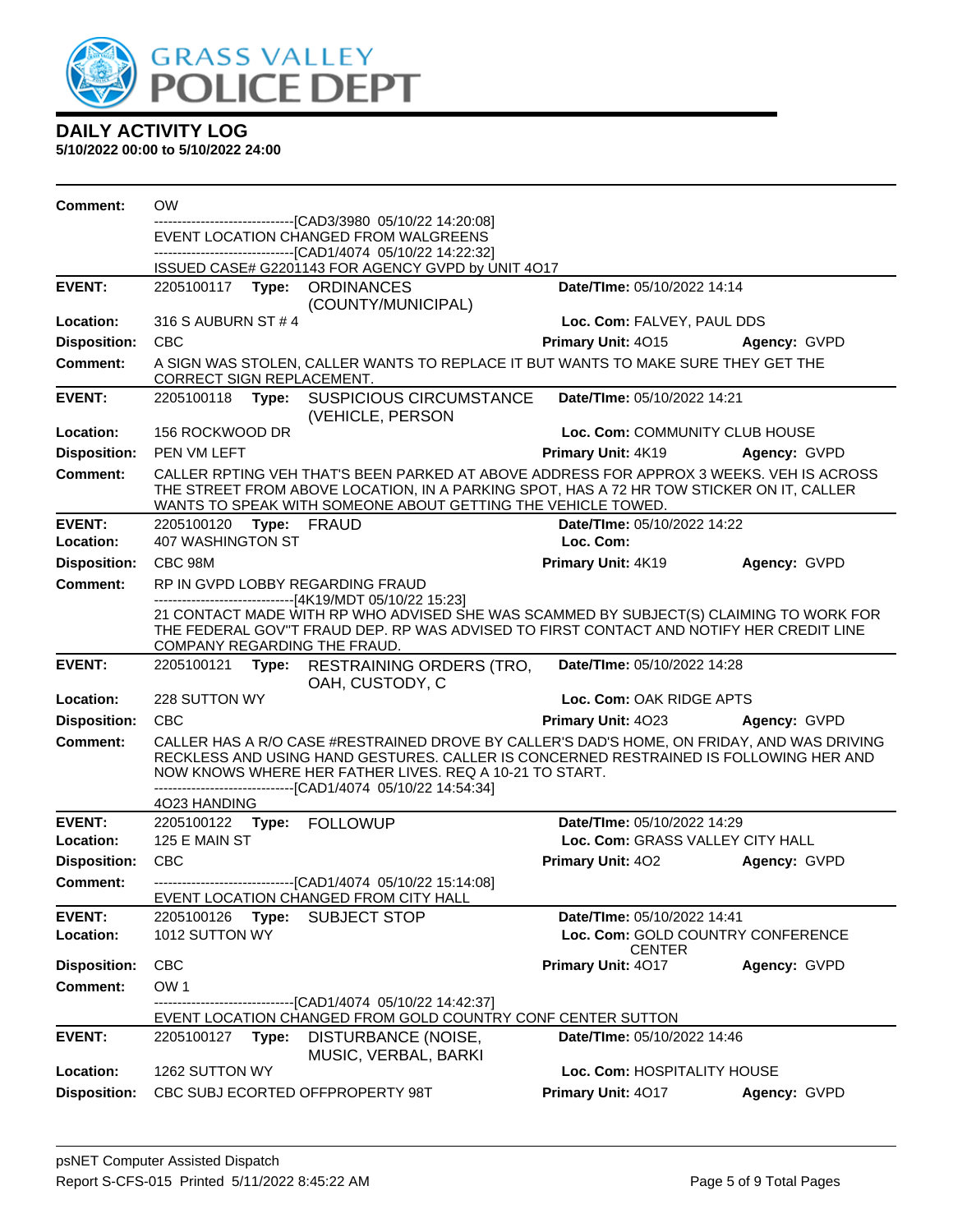

**5/10/2022 00:00 to 5/10/2022 24:00**

**Comment:** CALLER WORKS AT ABOVE LOCATION, REQ SUBJECT BE REMOVED. SUBJECT IS YELLING AND BEING DISRESPECTFUL TOWARDS THE STAFF. ADVISED SUBJECT WAS JUST DROPPED OFF AT THE HOSPITALITY HOUSE BY AN OFFICER. **EVENT:** 2205100130 **Type:** THEFT (GRAND, PETTY, FROM MERCHANT) **Date/TIme:** 05/10/2022 14:59 **Location:** 1008 PLAZA DR **Loc. Com:** SPEEDWAY **Disposition:** CIT **Primary Unit:** 4O17 **Agency:** GVPD **Comment:** EMPLOYEE REQG FEMALE THAT STOLE FIREWOOD BE CITED AND 602'D. SU CURRENTLY BEHIND THE BUILDING DESC RED MAKEUP SMEARED ALL OVER FACE NAME OF "SKYE" LSW BEANIE, RED COAT, JEANS, DRINKING A BEER. **EVENT:** 2205100133 **Type:** COMMUNITY POLICING ACTION **Date/TIme:** 05/10/2022 15:22 **Disposition:** CBC **Primary Unit:** 4O2 **Agency:** GVPD **Comment: EVENT:** 2205100134 **Type:** TRAFFIC (DUI, PARKING, SPEED, HAZ **Date/TIme:** 05/10/2022 15:25 **Location:** 49/20 RAMP STATE/DORSEY DR **Loc. Com:** NBO **Disposition:** UTL **Primary Unit:** 4O23 **Agency:** GVPD **Comment:** 911 23103 ALMOST RAN THE RP OFF THE RW, TAN CRV MHX1888, WHILE LL VEH TOOK THE OFF RAMP ------------------------------[CAD1/4074 05/10/22 15:26:59] VOICED **EVENT:** 2205100135 **Type:** EXTRA PATROL **Date/TIme:** 05/10/2022 15:38 **Location:** 225 S AUBURN ST **Loc. Com:** HENNESSY SCHOOL / GRASS VALLEY CHARTER **Disposition:** CBC **Primary Unit:** 4O15 **Agency:** GVPD **Comment:** ------------------------------[CAD1/4074 05/10/22 15:39:04] EVENT LOCATION CHANGED FROM GRASS VALLEY CHARTER **EVENT:** 2205100136 **Type:** THEFT (GRAND, PETTY, FROM MERCHANT) **Date/TIme:** 05/10/2022 15:40 **Location:** 251 JOERSCHKE DR # 5 **Loc. Com:** VALLEY COMMONS **Disposition:** RPT **Primary Unit:** 4O23 **Agency:** GVPD **Case No:** G2201144 **Comment:** RP RPTG CATALYTIC CONVERTER STOLEN ON FRIDAY, APT HAS VIDEO ------------------------------[CAD1/4074 05/10/22 16:08:05] ISSUED CASE# G2201144 FOR AGENCY GVPD by UNIT 4O23 **EVENT:** 2205100143 **Type:** THREATS **Date/TIme:** 05/10/2022 16:05 **Location:** 415 WASHINGTON ST **Loc. Com: Disposition:** RPT **Primary Unit:** 4K19 **Agency:** GVPD **Case No:** G2201145 **Comment:** RP WANTS TO FILE A RPT REGARDING A MALE WHO IS MAKING THREATS TOWARDS RP AND RP'S FAMILY. RP ADVISED SUS DOES HAVE ACCESS TO WEAPONS. THREATS BEING MADE VIA PHONE AND IN PERSON. REQ 10-21 TO START. ---[CAD1/4074 05/10/22 16:40:22] ISSUED CASE# G2201145 FOR AGENCY GVPD by UNIT 4K19 **EVENT:** 2205100144 **Type:** CITIZEN ASSIST (CIVIL STANDBY'S, LOCKOUT **Date/TIme:** 05/10/2022 16:06 **Location:** 1100 BLK SUTTON WY **Loc. Com: Disposition:** UTL **Primary Unit:** 4O17 **Agency:** GVPD **Comment:** SUBJ REQ CTC **EVENT:** 2205100146 **Type:** FOLLOWUP **Date/TIme:** 05/10/2022 16:13 **Location:** 15161 ROUGH AND READY HY **Loc. Com:**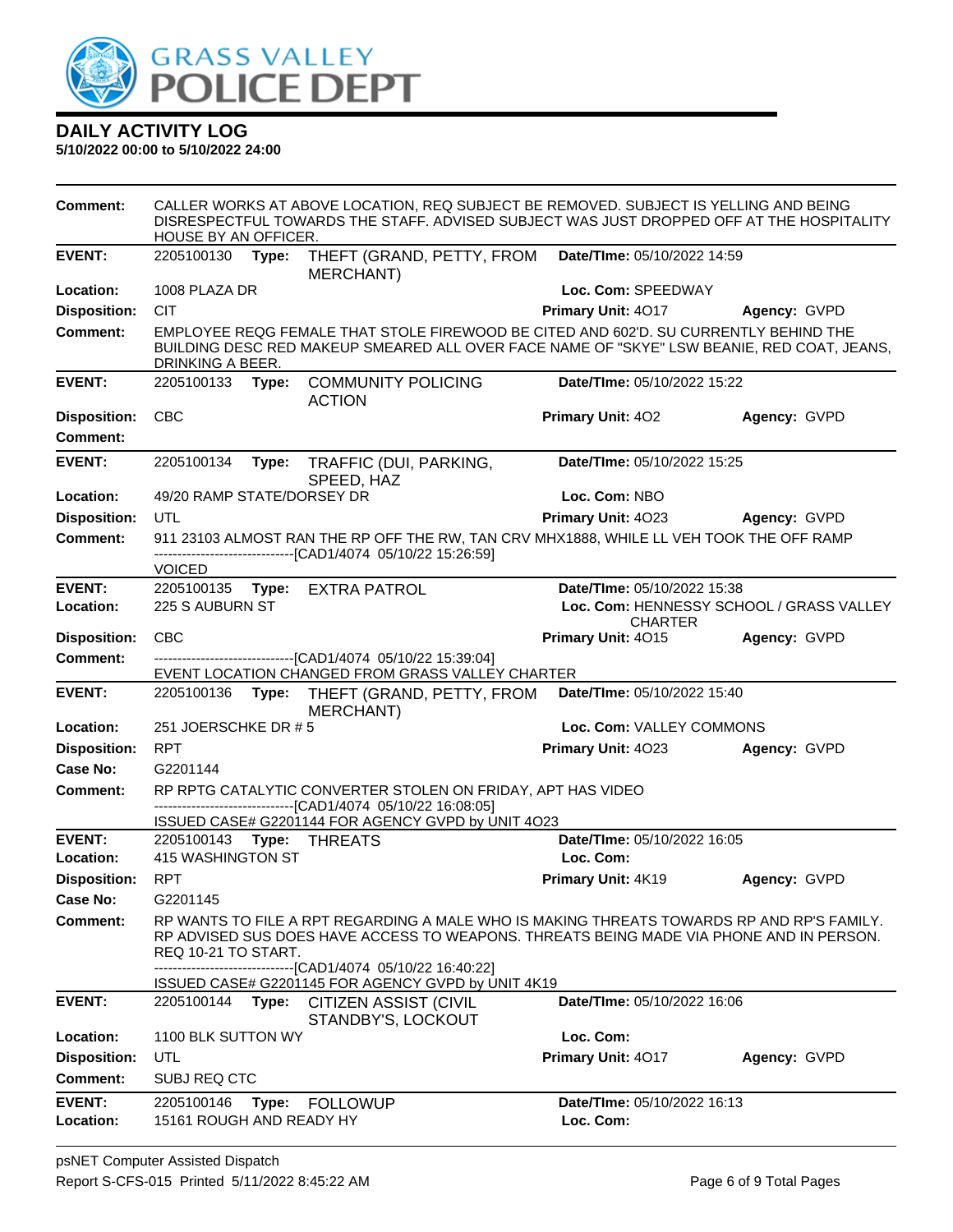

| <b>Disposition:</b> | <b>CBC</b>                                                                                                                                                                                                                                                                                                                                                                                                                     |       |                                                                     | <b>Primary Unit: 403</b>             | Agency: GVPD |  |
|---------------------|--------------------------------------------------------------------------------------------------------------------------------------------------------------------------------------------------------------------------------------------------------------------------------------------------------------------------------------------------------------------------------------------------------------------------------|-------|---------------------------------------------------------------------|--------------------------------------|--------------|--|
| <b>Comment:</b>     | FOLLOW UP                                                                                                                                                                                                                                                                                                                                                                                                                      |       |                                                                     |                                      |              |  |
|                     | --------------------------------[CAD1/4074 05/10/22 16:19:02]<br>EVENT LOCATION CHANGED FROM 15161 ROUGH & READY HWY                                                                                                                                                                                                                                                                                                           |       |                                                                     |                                      |              |  |
| <b>EVENT:</b>       |                                                                                                                                                                                                                                                                                                                                                                                                                                |       | 2205100147 Type: TRAFFIC (DUI, PARKING,<br>SPEED, HAZ               | Date/TIme: 05/10/2022 16:16          |              |  |
| Location:           | 20 STATE/49/20 RAMP                                                                                                                                                                                                                                                                                                                                                                                                            |       |                                                                     | Loc. Com: WBO                        |              |  |
| <b>Disposition:</b> | <b>HBD</b>                                                                                                                                                                                                                                                                                                                                                                                                                     |       |                                                                     | <b>Primary Unit:</b>                 | Agency: GVPD |  |
| Comment:            | 911 23103 GRY TOYT 7TCC560, TAILGATING TRANSFER TO CHP<br>-------------------------------[CAD1/4074 05/10/22 16:17:35]                                                                                                                                                                                                                                                                                                         |       |                                                                     |                                      |              |  |
|                     | <b>VOICED</b><br>***** EVENT CLOSED BY CAD1                                                                                                                                                                                                                                                                                                                                                                                    |       |                                                                     |                                      |              |  |
| <b>EVENT:</b>       |                                                                                                                                                                                                                                                                                                                                                                                                                                |       | 2205100148 Type: FOLLOWUP                                           | Date/TIme: 05/10/2022 16:32          |              |  |
| Location:           | 1219 SUTTON WY                                                                                                                                                                                                                                                                                                                                                                                                                 |       |                                                                     | Loc. Com: KNIGHTS PAINT 530 273 6401 |              |  |
| <b>Disposition:</b> | INF WILL CTC 5/11                                                                                                                                                                                                                                                                                                                                                                                                              |       |                                                                     | <b>Primary Unit: 4017</b>            | Agency: GVPD |  |
| <b>Comment:</b>     |                                                                                                                                                                                                                                                                                                                                                                                                                                |       | RP IS STANDING BY ON THE LEFT SIDE OF THE BUILDING WAITING FOR 4017 |                                      |              |  |
| <b>EVENT:</b>       | 2205100149                                                                                                                                                                                                                                                                                                                                                                                                                     | Type: | DRUGS (ANY NARCOTIC<br><b>RELATED OFFENSE)</b>                      | Date/TIme: 05/10/2022 16:45          |              |  |
| Location:           | 1432 SEGSWORTH WY # 5                                                                                                                                                                                                                                                                                                                                                                                                          |       |                                                                     | Loc. Com: VALLEY COMMONS APARTMENTS  |              |  |
| <b>Disposition:</b> | PEN MSG LEFT                                                                                                                                                                                                                                                                                                                                                                                                                   |       |                                                                     | <b>Primary Unit: 4023</b>            | Agency: GVPD |  |
| Comment:            | RP HAS A WRITTEN STATEMENT, REGARDING DRUG SALES HAPPENING AT ABOVE LOCATION. THE<br>STATEMENT NAMES THE TENANT OF ABOVE APT. RP ADVISED TEXT MESSAGES WERE SENT BACK AND<br>FORTH DRUG SALES AND FENTANYL.                                                                                                                                                                                                                    |       |                                                                     |                                      |              |  |
| <b>EVENT:</b>       |                                                                                                                                                                                                                                                                                                                                                                                                                                |       | 2205100150 Type: TRAFFIC (DUI, PARKING,<br>SPEED, HAZ               | Date/TIme: 05/10/2022 16:52          |              |  |
| Location:           | 201 EA MAIN ST                                                                                                                                                                                                                                                                                                                                                                                                                 |       |                                                                     | Loc. Com: ROBINSONS GAS STATION      |              |  |
| <b>Disposition:</b> | <b>RPT</b>                                                                                                                                                                                                                                                                                                                                                                                                                     |       |                                                                     | Primary Unit: 4015                   | Agency: GVPD |  |
| <b>Comment:</b>     | CALLER RPTING A HIT AND RUN, SUS VEH IS A WHITE DODGE POWERWAGON TRCK, ELDERLY MALE<br>DRIVER, CALLER'S VEH IS A 2021 DODGE RAM 3500, BLK. SUS VEH RAN INTO THE BACK OF CALLERS VEH<br>AND LEFT, UNKN DOT. CALLER WAS INSIDE THE GAS STATION WHEN IT HAPPENED, GAS STATION<br>EMPLOYEES ADVISED RP THEY HAVE VIDEO OF THE INCIDENT. TOOK PLACE A FEW MINS AGO.<br>-------------------------------[CAD3/4051 05/10/22 19:19:03] |       |                                                                     |                                      |              |  |
|                     | 4O9 ADVISED<br>***** EVENT CLOSED BY CAD3                                                                                                                                                                                                                                                                                                                                                                                      |       |                                                                     |                                      |              |  |
| <b>EVENT:</b>       |                                                                                                                                                                                                                                                                                                                                                                                                                                |       | 2205100152 Type: ORDINANCES                                         | Date/TIme: 05/10/2022 16:53          |              |  |
| Location:           | <b>FOWLER CENTER</b>                                                                                                                                                                                                                                                                                                                                                                                                           |       | (COUNTY/MUNICIPAL)                                                  | Loc. Com: ENTRANCE TO THE SHOPPING   |              |  |
|                     | Disposition: WA MOVING ALONG 98T                                                                                                                                                                                                                                                                                                                                                                                               |       |                                                                     | <b>CENTER</b><br>Primary Unit: 4023  | Agency: GVPD |  |
| Comment:            |                                                                                                                                                                                                                                                                                                                                                                                                                                |       | MALE WITH BICYCLE PANHANDLING W/ A SIGN                             |                                      |              |  |
| <b>EVENT:</b>       | 2205100154                                                                                                                                                                                                                                                                                                                                                                                                                     | Type: | PUBLIC RELATION CONTACT                                             | Date/TIme: 05/10/2022 17:11          |              |  |
| Location:           | 1219 SUTTON WY                                                                                                                                                                                                                                                                                                                                                                                                                 |       |                                                                     | Loc. Com: LEFT SIDE OF KNIGHTS PANT  |              |  |
| <b>Disposition:</b> | CBC LIFE DISCUSSED                                                                                                                                                                                                                                                                                                                                                                                                             |       |                                                                     | Primary Unit: 4023                   | Agency: GVPD |  |
| <b>Comment:</b>     |                                                                                                                                                                                                                                                                                                                                                                                                                                |       | RP REQG TO MEET WITH OFFICER TO TALK ABOUT HIS LIFE                 |                                      |              |  |
| <b>EVENT:</b>       | 2205100161                                                                                                                                                                                                                                                                                                                                                                                                                     | Type: | THEFT (GRAND, PETTY, FROM<br>MERCHANT)                              | Date/TIme: 05/10/2022 18:12          |              |  |
| Location:           | 126 IDAHO MARYLAND RD                                                                                                                                                                                                                                                                                                                                                                                                          |       |                                                                     | Loc. Com: RIEBES 530 273 4000        |              |  |
| <b>Disposition:</b> | <b>RPT</b>                                                                                                                                                                                                                                                                                                                                                                                                                     |       |                                                                     | Primary Unit: 4020                   | Agency: GVPD |  |
| <b>Case No:</b>     | G2201147                                                                                                                                                                                                                                                                                                                                                                                                                       |       |                                                                     |                                      |              |  |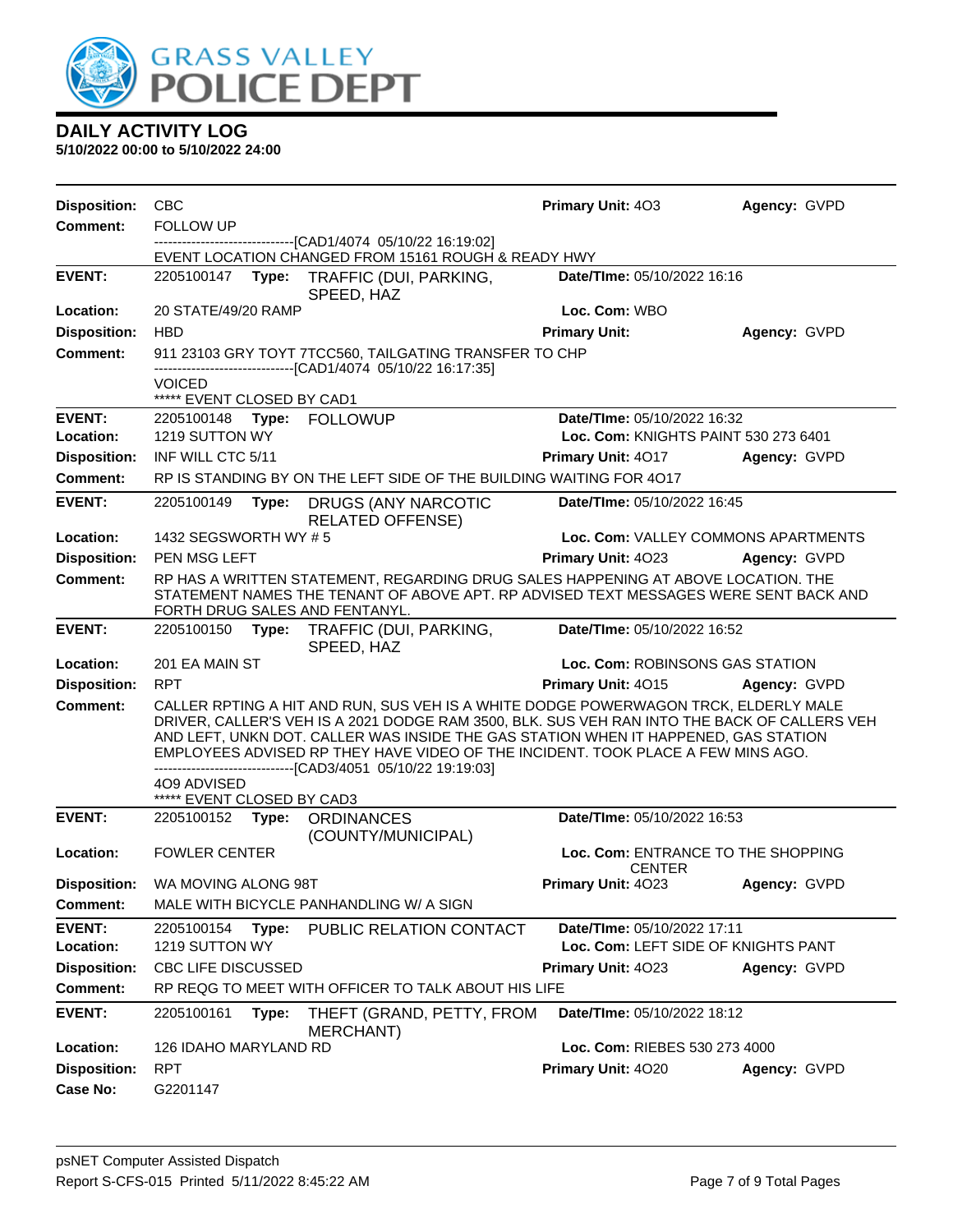

| Comment:                               | RP RPTG SUBJ STOLE A WALLET AND OTHER ITEMS OUT OF VEH, RP HAS FOOTAGE, OCCURED AT<br>1706HRS. RIEBES HAS FOOTAGE OF THE SU VEH, DESC WHI MID 2000S MITZ MONTERO UNK LP. RP<br>STANDING BY FOR RPT. |                             |              |  |  |  |
|----------------------------------------|-----------------------------------------------------------------------------------------------------------------------------------------------------------------------------------------------------|-----------------------------|--------------|--|--|--|
|                                        | ------------------------------[CAD3/4051 05/10/22 19:31:06]<br>ISSUED CASE# G2201147 FOR AGENCY GVPD by UNIT 4O20                                                                                   |                             |              |  |  |  |
| <b>EVENT:</b><br>Location:             | Date/TIme: 05/10/2022 18:15<br>2205100162 Type: VEHICLE STOP<br>E EMPIRE/MAIN VISITOR CENTER<br>Loc. Com:                                                                                           |                             |              |  |  |  |
| <b>Disposition:</b>                    | WA                                                                                                                                                                                                  | Primary Unit: 4S3           | Agency: GVPD |  |  |  |
| <b>Comment:</b>                        | License:<br>FORD PICKUP SKID STEER                                                                                                                                                                  |                             |              |  |  |  |
| <b>EVENT:</b>                          | Date/TIme: 05/10/2022 18:37<br>2205100163 Type: GRAND THEFT AUTO                                                                                                                                    |                             |              |  |  |  |
| Location:                              | 109 NEAL ST<br>Loc. Com: FLOUR GARDEN BAKERY                                                                                                                                                        |                             |              |  |  |  |
| <b>Disposition:</b>                    | ARA                                                                                                                                                                                                 | Primary Unit: 4K19          | Agency: GVPD |  |  |  |
| <b>Case No:</b>                        | G2201146                                                                                                                                                                                            |                             |              |  |  |  |
| <b>Comment:</b>                        | 10851 PARKED IFO FLOUR GARDEN<br>-------------------------------[CAD1/4074_05/10/22 18:38:56]                                                                                                       |                             |              |  |  |  |
|                                        | EVENT LOCATION CHANGED FROM FLOUR GARDEN NEAL<br>-------------------------------[CAD3/4051 05/10/22 18:40:06]                                                                                       |                             |              |  |  |  |
|                                        | 10851 CONFIRMED PER SAN FRAN PD<br>--------------------------------[CAD3/4051_05/10/22 19:09:40]                                                                                                    |                             |              |  |  |  |
|                                        | ISSUED CASE# G2201146 FOR AGENCY GVPD by UNIT 4K19<br>--------------------------------[CAD1/3753 05/10/22 19:21:52]                                                                                 |                             |              |  |  |  |
|                                        | TOW ASSIGNED-CELESTIAL VALLEY TOWING, 875 IDAHO MARYLAND DR, GRASS VALLEY, 5302723353,<br>-------------------------------[CAD1/3753 05/10/22 19:22:01]                                              |                             |              |  |  |  |
|                                        | 10-39 CELESTIAL VALLEY/ENRT<br>-------------------------------[CAD1/3753_05/10/22 19:28:10]                                                                                                         |                             |              |  |  |  |
|                                        | CALLBACK FROM CELESTIAL/THEY ARE NO LONGER AVAIL<br>-------------------------------[CAD1/3753 05/10/22 19:29:03]                                                                                    |                             |              |  |  |  |
|                                        | TOW ASSIGNED-GOLD COUNTRY TOW, 1025 IDAHO MARYLAND DR, GRASS VALLEY, 5309555653,<br>-------------------------------[CAD1/3753 05/10/22 19:30:03]                                                    |                             |              |  |  |  |
|                                        | 10-39 GOLD COUNTRY TOW/ENRT                                                                                                                                                                         |                             |              |  |  |  |
|                                        | -------------------------------[CAD3/4051_05/10/22 19:47:11]<br>SENT LOCATE TO SAN FRAN PD                                                                                                          |                             |              |  |  |  |
|                                        | -------------------------------[4K19/MDT 05/10/22 20:37]                                                                                                                                            |                             |              |  |  |  |
| <b>EVENT:</b>                          | AR ARRESTED AND BOOKED FOR 10851 VC, 496D PC, AND MULTIPLE OUT OF COUNTY WARRANTS                                                                                                                   |                             |              |  |  |  |
|                                        | Date/TIme: 05/10/2022 19:26<br>2205100167 Type: ALARMS (SILENT, AUDIBLE,<br><b>COMMERCIAL, RES</b>                                                                                                  |                             |              |  |  |  |
| Location:                              | 1255 E MAIN ST # A                                                                                                                                                                                  | Loc. Com: KNCO              |              |  |  |  |
| <b>Disposition:</b>                    | FA                                                                                                                                                                                                  | Primary Unit: 409           | Agency: GVPD |  |  |  |
| <b>Comment:</b>                        | FRONT DOOR, AUD, RESP NOT RESPONDING<br>------------------------------[CAD3/4051 05/10/22 19:30:56]                                                                                                 |                             |              |  |  |  |
|                                        | 4O9 ADVISED                                                                                                                                                                                         |                             |              |  |  |  |
| <b>EVENT:</b>                          | 2205100169<br>Type: 911 UNKNOWN<br>(HANGUPS, ABAN'S)                                                                                                                                                | Date/TIme: 05/10/2022 19:47 |              |  |  |  |
| Location:                              | 692 FREEMAN LN # A                                                                                                                                                                                  | Loc. Com: RALEYS            |              |  |  |  |
| <b>Disposition:</b>                    | <b>HBD</b>                                                                                                                                                                                          | <b>Primary Unit:</b>        | Agency: GVPD |  |  |  |
| <b>Comment:</b>                        | 911 ABANDON                                                                                                                                                                                         |                             |              |  |  |  |
|                                        | -----------------------[CAD1/3753_05/10/22_19:49:04]<br>EVENT LOCATION CHANGED FROM LAT: 39.20058600 LONG: -121.056772 GRASS VALLEY<br>-------------------------------[CAD1/3753_05/10/22_19:49:12] |                             |              |  |  |  |
|                                        | ACCIDENTAL WHILE DRIVING<br>***** EVENT CLOSED BY CAD1                                                                                                                                              |                             |              |  |  |  |
| <b>EVENT:</b>                          | 2205100171 Type: FOLLOWUP                                                                                                                                                                           | Date/TIme: 05/10/2022 20:07 |              |  |  |  |
| <b>Disposition:</b><br><b>Comment:</b> | <b>CBC</b>                                                                                                                                                                                          | Primary Unit: 409           | Agency: GVPD |  |  |  |